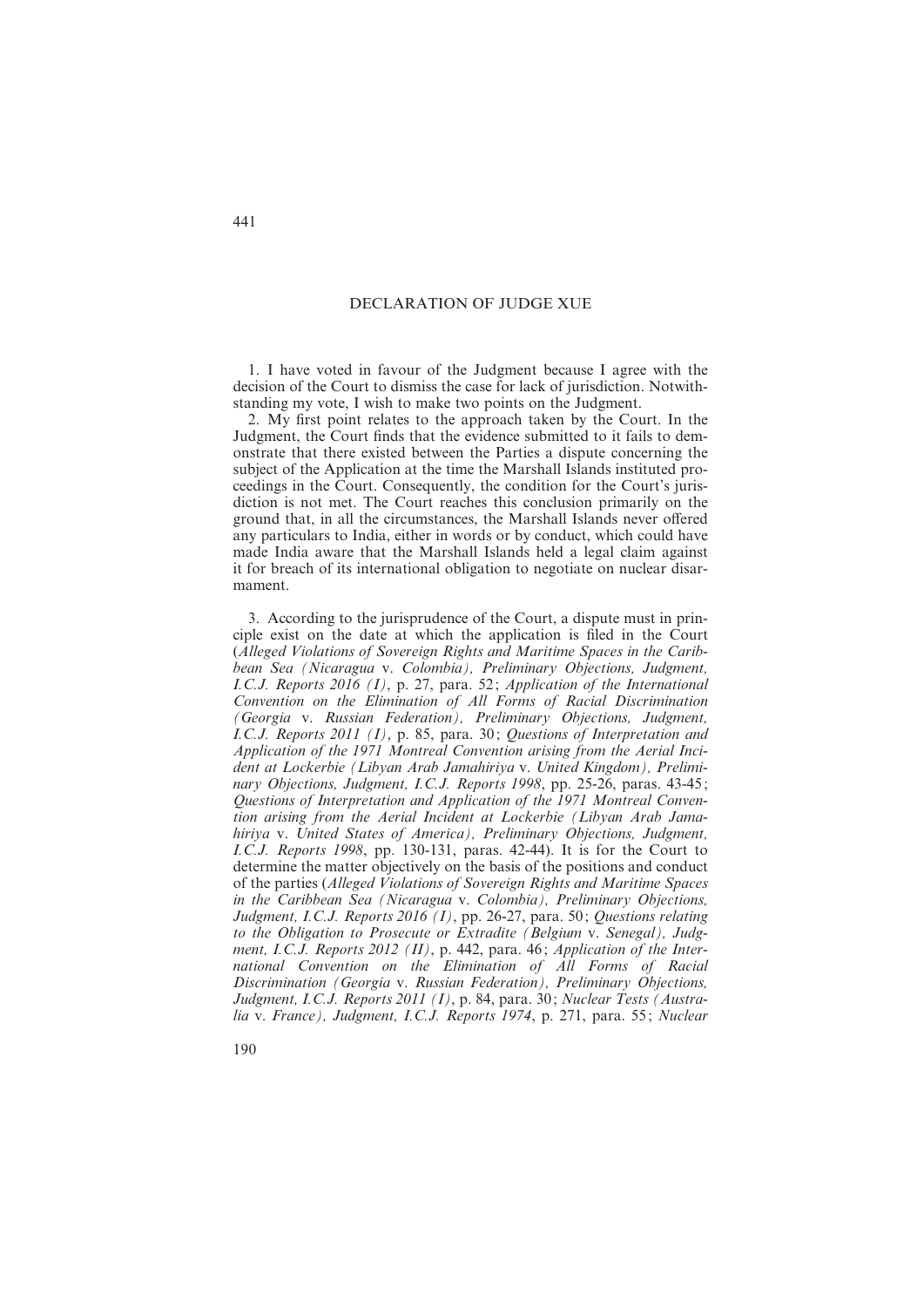*Tests (New Zealand* v. *France), Judgment, I.C.J. Reports 1974*, p. 476, para. 58; Interpretation of Peace Treaties with Bulgaria, Hungary and *Romania, First Phase, Advisory Opinion, I.C.J. Reports 1950*, p. 74). When the title of jurisdiction is the parties' declarations accepting compulsory jurisdiction of the Court under Article 36, paragraph 2, of the Statute, prior notice or a formal diplomatic Note setting out one party's complaint against the other is not taken as a requisite condition. The determination of the existence of a dispute is a matter of substance, not of form (*Alleged Violations of Sovereign Rights and Maritime Spaces in the Caribbean Sea (Nicaragua* v. *Colombia), Preliminary Objections, Judgment, I.C.J. Reports 2016 (I)*, pp. 26-27, para. 50 ; *Application of the International Convention on the Elimination of All Forms of Racial Discrimination (Georgia* v. *Russian Federation), Preliminary Objections, Judgment, I.C.J. Reports 2011 (I)*, p. 84, para. 30). What the Court shall look at and determine is whether there was an opposition of views between the parties with regard to the legal issues in question.

4. In the present case, the Court duly follows that jurisprudence. As the Court does not deal with the other objections raised by the Respondent, but solely relies on this finding to dismiss the case, it is not unpredicted that questions arise as to the propriety of this formal and restrictive approach. Given its past practice of judicial flexibility in handling procedural defects (see *Application of the Convention on the Prevention and Punishment of the Crime of Genocide (Croatia* v. *Serbia), Preliminary Objections, Judgment, I.C.J. Reports 2008*, p. 438, para. 81 ; *Military and Paramilitary Activities in and against Nicaragua (Nicaragua* v. *United States of America), Jurisdiction and Admissibility, Judgment, I.C.J. Reports 1984*, pp. 428-429, para. 83 ; *Northern Cameroons (Cameroon* v. *United Kingdom), Preliminary Objections, Judgment, I.C.J. Reports 1963*, p. 28 ; *Certain German Interests in Polish Upper Silesia, Jurisdiction, Judgment No. 6, 1925, P.C.I.J., Series A, No. 6*, p. 14 ; *Mavrommatis Palestine Concessions, Judgment No. 2, 1924, P.C.I.J., Series A, No. 2*, p. 34), it may be arguable that the non-existence of a dispute between the Parties at the time of the filing of the Application could by itself constitute a solid ground for the Court to reject the case ; the Marshall Islands might readily come back and file a new case to the same effect, as by now the dispute is indeed crystallized. For judicial economy, realism and flexibility seem called for under the present circumstances.

5. The reason for my support of the Court's decision is threefold. First of all, in my opinion, there must be a minimum requirement for the Applicant to demonstrate to the Court that there existed a dispute between the Parties before the case is instituted. The evidence submitted by the Marshall Islands regarding the existence of a dispute between the Parties is noticeably insufficient. Apart from its two statements made at international conferences, calling on the nuclear-weapon States to com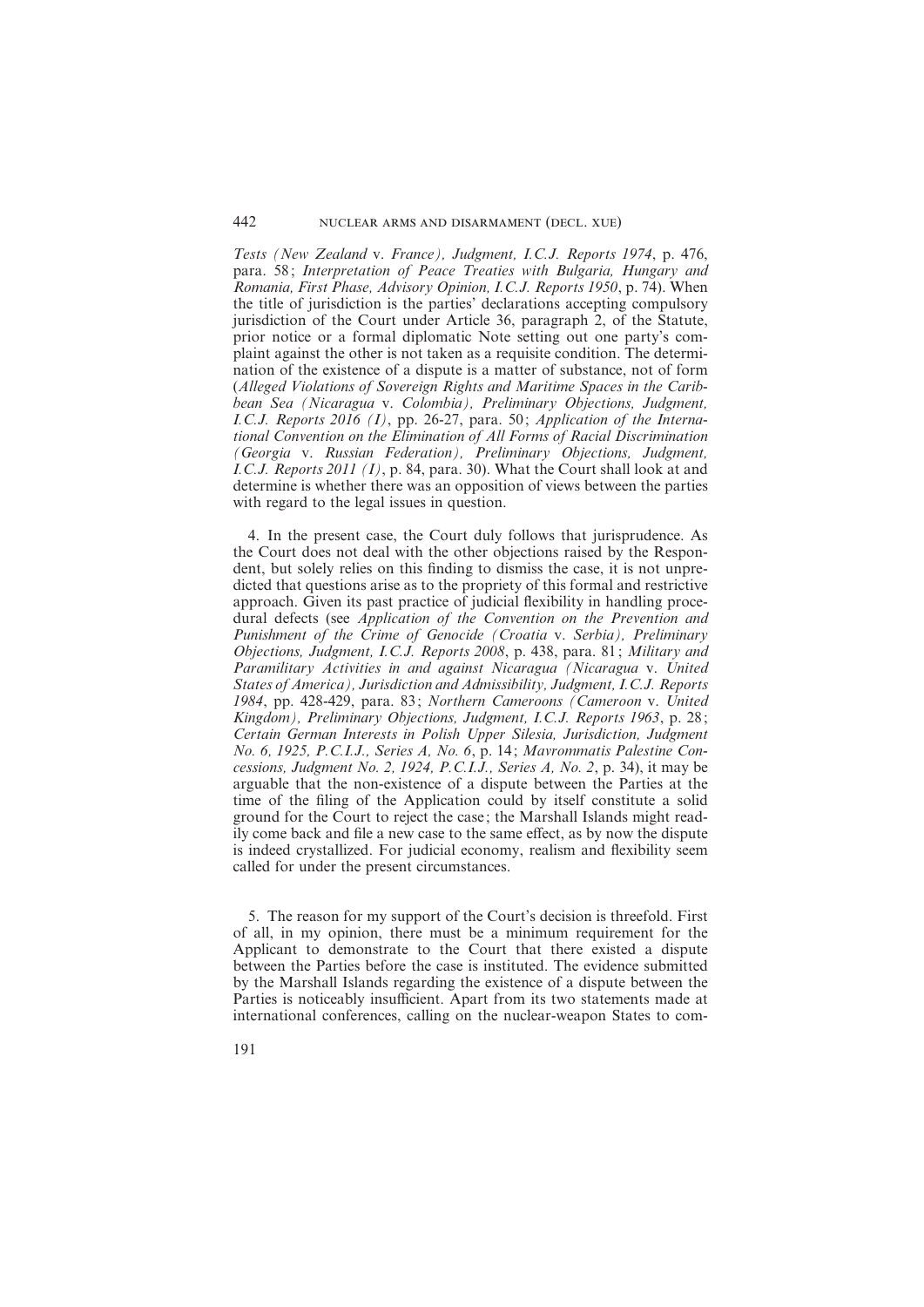mence immediately negotiations on nuclear disarmament, which would normally be taken as political statements by other States, the Marshall Islands presents no evidence indicating bilateral contacts of any kind on the matter between the Parties before the Court is seised. The Marshall Islands heavily relies on the positions expressed by the Parties during the current proceedings to demonstrate that one Party's claim was positively opposed by the other. As is pointed out by the Court, should that argument be accepted, it would virtually render the condition of the existence of a dispute without any meaning and value. More fundamentally, in my opinion, it would undermine the confidence of States in accepting the compulsory jurisdiction of the Court.

6. Secondly, even though prior notice and diplomatic exchanges are not required as a condition for the existence of a dispute, "surprise" litigation should nevertheless be discouraged. Any peaceful means of settlement, including judicial recourse, is aimed at the resolution of the dispute. Whenever the circumstances permit, a clear demonstration of a legal claim to the responsible party would facilitate the process of negotiation and settlement. The Marshall Islands, being a victim of nuclear weapons development, has every reason to criticize the nuclear-weapon States for failing to make joint efforts in pursuing negotiations on the cessation of nuclear arms race and nuclear disarmament. That legitimacy, nevertheless, does not override the legal conditions for the exercise of the Court's jurisdiction.

7. Although the meaning of a dispute has never formally been defined and the test for the determination of its existence is usually low, the State against whom proceedings are instituted should at least be aware beforehand that it had had a legal dispute with another State who may submit the dispute to the compulsory jurisdiction of the Court for settlement. The Court may take into account the post-application conduct of the parties as supplementary evidence to satisfy itself for the purpose of jurisdiction and admissibility, but judicial flexibility has to be exercised within a reasonable limit.

8. Thirdly, the Court's jurisdiction is built on mutuality and reciprocity. The present case, in my opinion, is different in character from the previous cases where the Court took a flexible approach in dealing with some procedural defects. The Marshall Islands' statements at international conferences are of themselves insufficient to demonstrate that there existed a legal dispute in its bilateral relations with each nuclear-weapon State; indeed, the Marshall Islands could not have meant that this was a bilateral issue. The Marshall Islands did not institute the proceedings merely for the protection of its own interest, albeit a victim of nuclear weapons. Rather the case serves more the interest of the international community. Although the Court recognized obligations *erga omnes* in international law in the *Barcelona Traction* case (*Barcelona Traction,*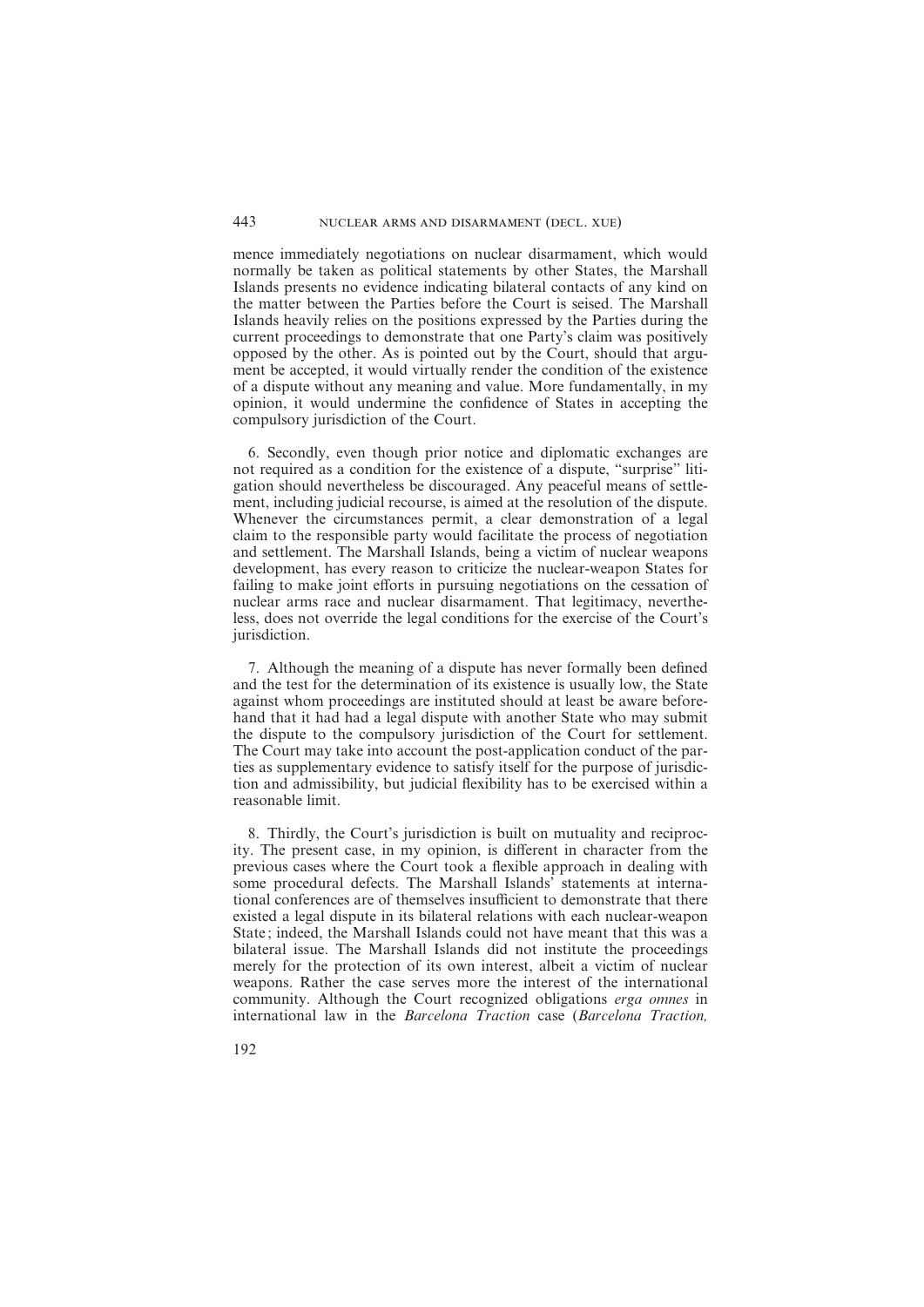*Light and Power Company, Limited (New Application: 1962) (Belgium* v. *Spain), Second Phase, Judgment, I.C.J. Reports 1970*, p. 32, para. 33), it did not address the question of standing, *locus standi*, an issue that is yet to be developed in international law.

9. That brings me to the second point I wish to make on the Judgment. I regret very much that the Court does not proceed further to deal with some other objections raised by the Respondent. In its pleadings, India argues, *inter alia*, that on the basis of the *Monetary Gold* rule, the alleged dispute cannot be decided by the Court in the absence of the other States possessing nuclear weapons against which the Marshall Islands has seised the Court, as the Court lacks jurisdiction in six of these cases. In its view, the Court lacks jurisdiction in the present case, because any decision of the Court would imply "'an evaluation of the lawfulness of the conduct' of other States which are not party to the case" (CR 2016/4, p. 44, para. 17). Moreover, it maintains that the alleged obligation to negotiate requires the participation of all nuclear-weapon States — and others. A decision binding the Marshall Islands and India therefore could not have the desired effect.

10. These objections, in my opinion, deserve an immediate consideration of the Court at the preliminary stage, as the answer to them would have a direct effect on the jurisdiction of the Court and the admissibility of the Application. Had it done so, the Court would be in a better position to demonstrate that, so far as the questions of jurisdiction and admissibility are concerned, the Marshall Islands' Application is not merely defective in one procedural form.

11. In its Advisory Opinion on the *Legality of the Threat or Use of Nuclear Weapons*, having examined the current state of affairs with nuclear weapons in international law, the Court states that to achieve the long-promised goal of complete nuclear disarmament, all States parties to the Treaty on the Non-Proliferation of Nuclear Weapons (the "NPT") bear an obligation to negotiate in good faith a nuclear disarmament. It underscores that, "[i]ndeed, any realistic search for general and complete disarmament, especially nuclear disarmament, necessitates the co-operation of *all States*" (*Legality of the Threat or Use of Nuclear Weapons, Advisory Opinion, I.C.J. Reports 1996 (I)*, p. 264, para. 100; emphasis added).

12. It further refers to the Security Council's resolution 984 (1995) dated 11 April 1995, where the Council reaffirmed "the need for *all States parties* to the Treaty on the Non-Proliferation of Nuclear Weapons to comply fully with all their obligations" and urged

"*all States*, as provided for in Article VI of the Treaty on the Non-Proliferation of Nuclear Weapons, to pursue negotiations in good